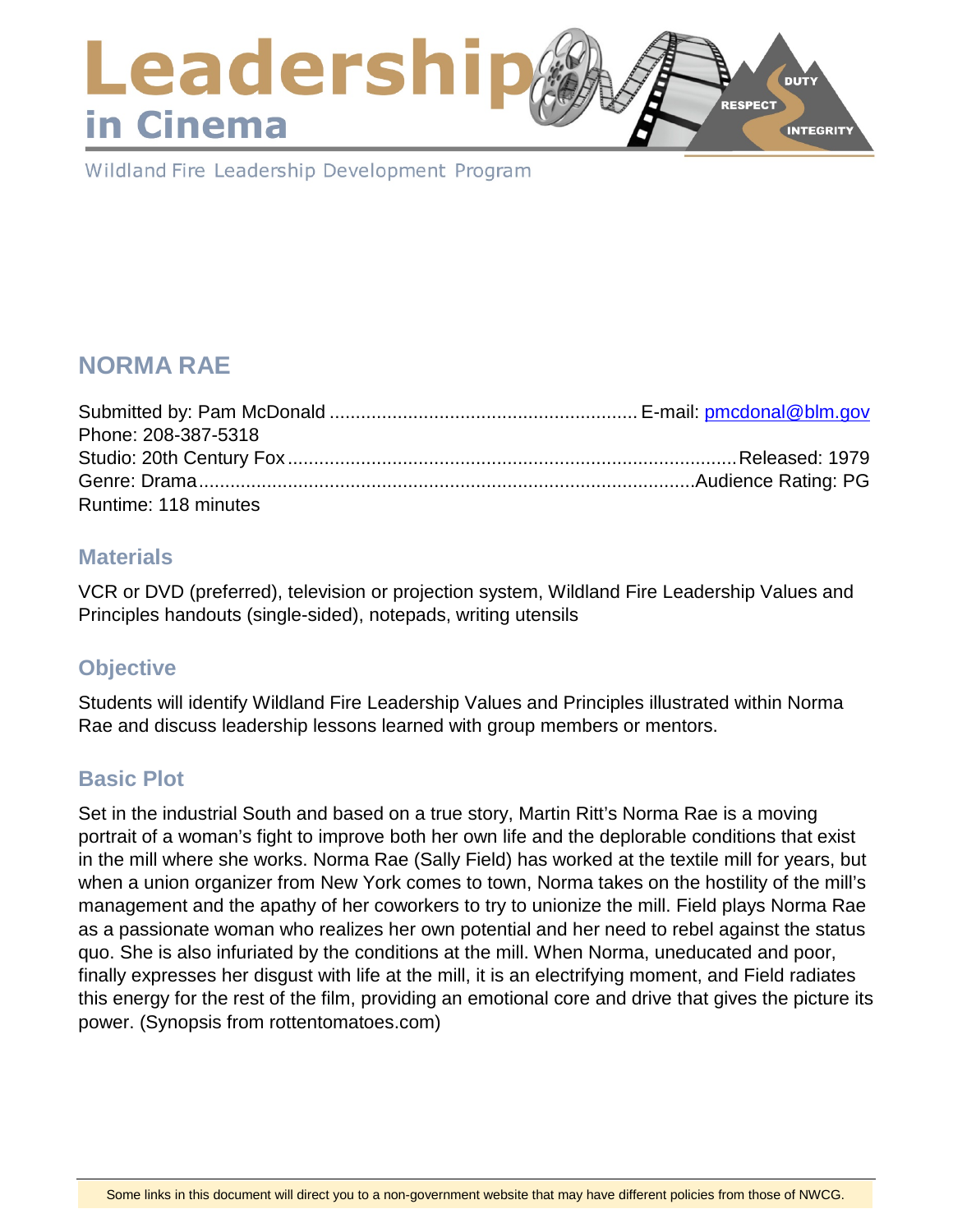## **Cast of Main Characters**

## **Facilitation Options**

Norma Rae is an excellent film to show the relationship between mentor and protégé. While presenting this relationship, students can identify the Wildland Fire Leadership Values and Principles that are illustrated in the film. Students should be less concerned with how many principles they view within the film and more concerned with how the principles they do recognize can be used in their self development as a leader.

Clemens and Wolff's Movies To Manage By devotes Chapter 5, Mentors and Protégés, to Norma Rae. Additional discussion points can be obtained in this reference.

The film can be viewed in its entirety or by clip selection, depending on facilitator intent and time schedules. Another method is to have the employee(s) view the film on his/her own and then hold the discussion session.

The DVD version of the film includes a 20-minute section called "Backstory: Norma Rae." This documentary concerning the real-life character, Crystal Lee Jordan, and the making of the film illustrate as much about leadership as the film itself. The mentoring behind the scenes between Director Martin Ritt and Sally Field parallels that shown in the film. Sally Field presents her personal challenge regarding her innocent reputation as an actress in The Flying Nun. Sally's fight to show her worth as an actress in the film industry after her portrayal of Sybil is compelling.

## **Full-film Facilitation Suggestion**

When opting for the full-film method, the facilitator should determine a good breaking point near the middle of the film.

- 1. Review the Wildland Fire Leadership Values and Principles with students.
- 2. Advise students to document instances within the film that illustrate/violate the Wildland Fire Leadership Values and Principles on the handout provided.
- 3. Break students into small discussion groups.
- 4. Show students Norma Rae.
- 5. Break. (Suggestion: After Norma Rae joins the union)
- 6. Begin the guided discussion.
- 7. Provide a short synopsis with some "ticklers" to pay attention before beginning the rest of the film.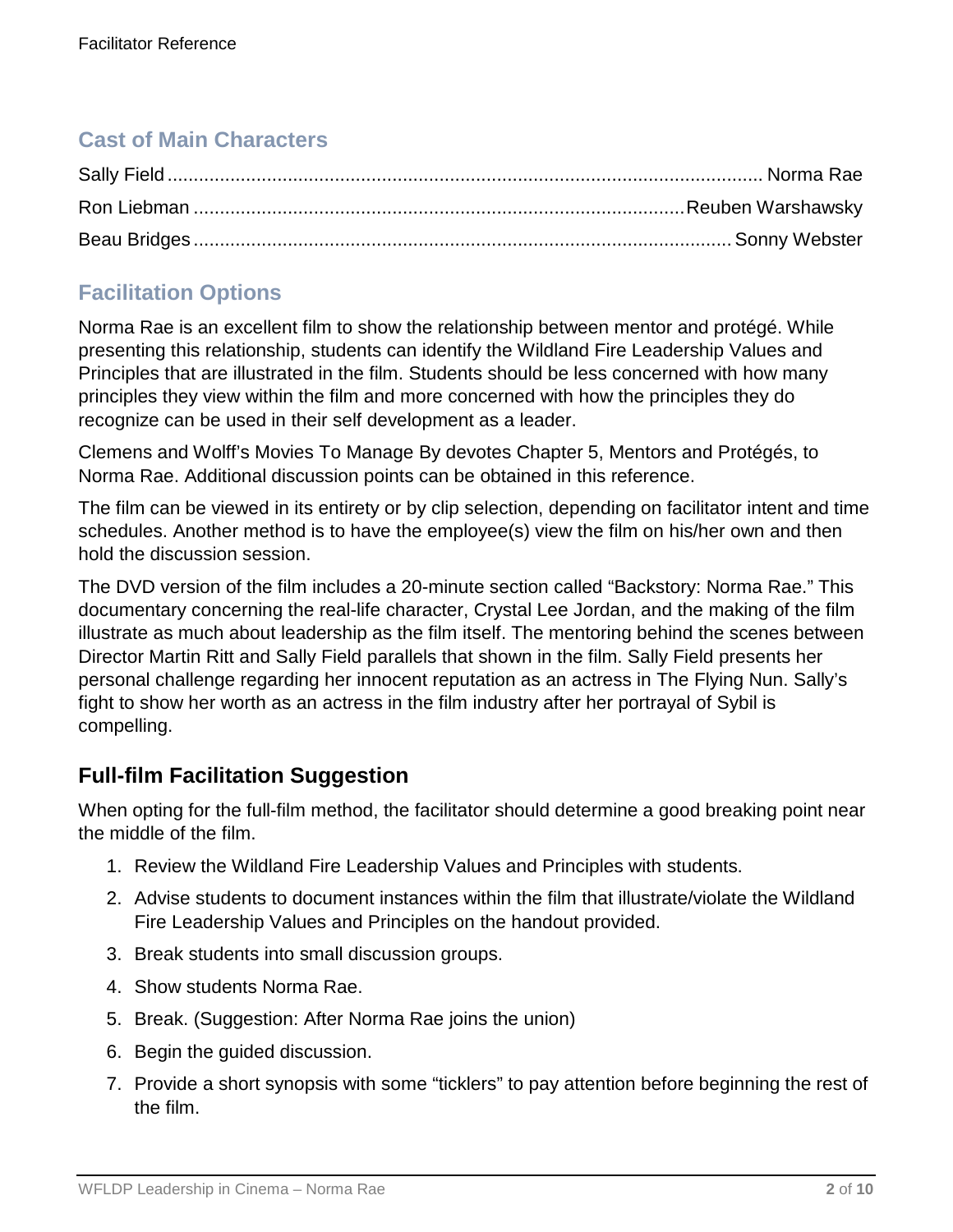- 8. Resume the film.
- 9. Have students discuss their findings and how they will apply leadership lessons learned to their role in wildland fire suppression. Facilitate discussion in groups that have difficulty.
- 10.Wrap up the session and encourage students to apply leadership lessons learned in their personal and work lives.

### **Clip Facilitation Suggestion**

- 1. Review the Wildland Fire Leadership Value or Principle targeted for discussion. (May be given or ask students to identify the value or principle being illustrated after viewing the clip.)
- 2. Show the clip.
- 3. Facilitate discussion regarding the selected clip and corresponding value and/or principle.
- 4. Break students into small discussion groups.
- 5. Have students discuss their findings and how they will apply leadership lessons learned to their role in wildland fire suppression. Facilitate discussion in groups that may have difficulty.
- 6. Wrap up the session and encourage students to apply leadership lessons learned in their personal and work lives.

### **Mentor Suggestion**

Use either method presented above. The mentor should be available to the student to discuss lessons learned from the film as well as incorporating them to the student's leadership selfdevelopment plan.

Encouraging individuals to keep a leadership journal is an excellent way to document leadership values and principles that are practiced.

Review the book clip with the student and work with him/her to select books from the [Professional Reading Program](https://www.fireleadership.gov/index.html) as part of his/her self-development.

### **Norma Rae**

The following clips illustrate the Wildland Leadership Values and Principles (a support or violation of). These are only guidelines and may be interpreted differently by other views; they are presented as a guide for facilitation.

## **Duty**

• Norma Rae notices that her mother cannot hear during lunch. (Maintain situation awareness in order to anticipate needed actions.)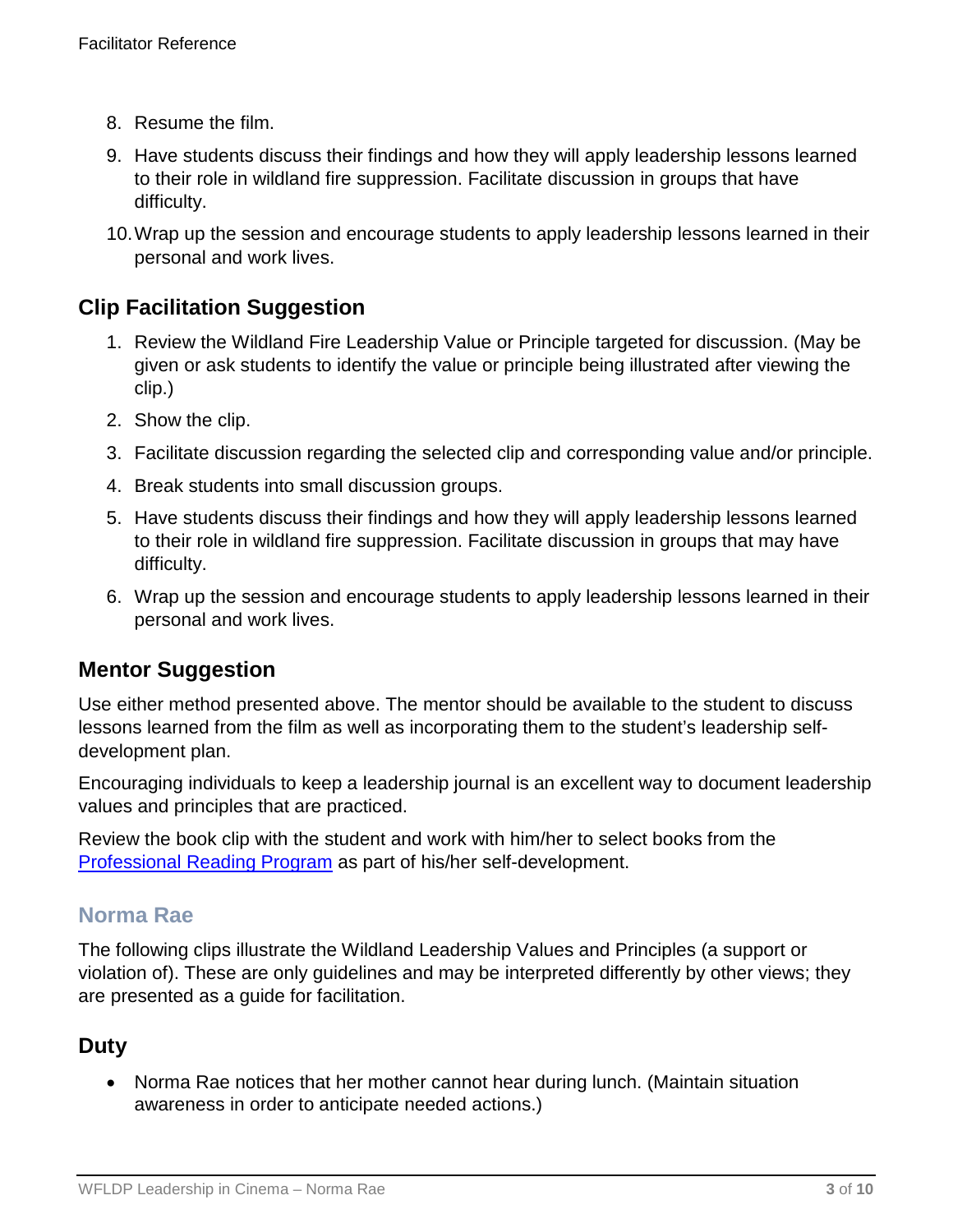- Rueben always shows the mill workers the utmost in professional courtesy—"Good morning." (Adhere to professional standard operating procedures.)
- Rueben identifies Norma Rae as the person he needs to bring the union into the mill. (Develop your subordinates for the future.)
- Norma Rae takes charge when Rueben feels that his point is not getting across. (Develop a plan to accomplish given objectives.)
- Norma Rae stands up to management when they want her removed for copying the letter. She becomes a leader and must think on her feet. (Improvise within the commander's intent to handle a rapidly changing environment.)

## **Respect**

- Norma Rae joins the union to bring about changes in deplorable working conditions. (Put the safety of your subordinates above all other objectives.)
- Rueben and Norma Rae hold union meetings. (Provide accurate and timely briefings.)
- Rueben gives his hotel room number out to the employees. (Make yourself available to answer questions at appropriate times.)
- Rueben mentors Norma Rae regarding her diplomacy with a union volunteer (Peter). (Observe human behavior as well as fire behavior.)
- Management fails to address safety and physical issues within the mill; workers don't use sick leave for fear of retribution. (Consider team experience, fatigue and physical limitations when accepting assignments.)

## **Integrity**

- Norma Rae asks Reuben what the consequences will be if she joins the union. Rueben tells her what she is allowed to do. (Ask questions of peers and superiors. Provide early warning to subordinates of tasks they will be responsible for.)
- Sonny supports and accepts Norma Rae's convictions even though he may not agree with them. (Choose the difficult right over the easy wrong.)
- Norma Rae is fired and could raise a commotion in front of the mill workers. Her silent show of defiance is empowering. (Don't show discouragement when facing setbacks.)
- After he posts bail, Rueben tells Norma Rae about situations other union organizers have experienced. He tells her she just "got her feet wet with this one." (Share the hazards and hardships with your subordinates.)
- Norma Rae "comes clean" to her children about her past and recent arrest. (Know the strengths/weaknesses in your character and skill level. Accept full responsibility for and correct poor team performance.)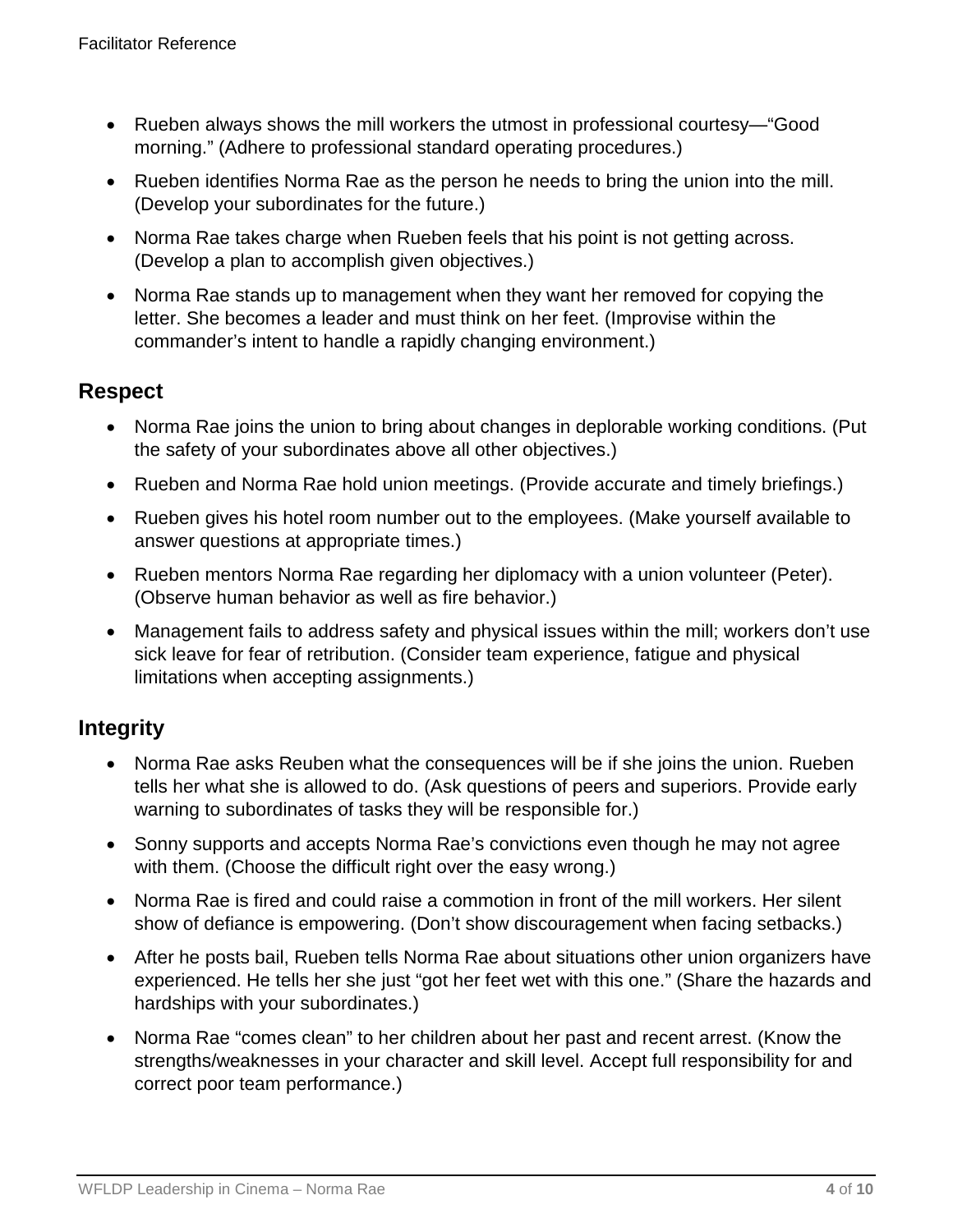## **Norma Rae**

### **Guided Discussion – Possible Answer**

- 1. Norma Rae communicates her doubts that Rueben's union flyer will be understood by workers. What is his response or action to the comment?
	- Rueben listens to the advice of the protégé and decreases words used in the flyer to two syllables; Norma Rae wants it reduced to one. Later in the film you see Norma Rae handing out the flyers; did she create these?
- 2. Why do the bosses in the mill give Norma Rae a promotion? Is this an appropriate and effective technique?
	- They realize her effect on the workers and want her silenced.
	- Answers will vary.
- 3. Rueben tells a story about his grandfather and unions. What is he saying? How does that relate to the wildland fire community?
	- Rueben is talking about the value of working as a team and how team cohesion creates a family.
	- Answers will vary.
- 4. Rueben shows up at the factory to inspect the bulletin boards. What does his presence in the factory accomplish?
	- Although Rueben uses the bulletin boards as the premise for his visit, his actions have a larger impact on the mill workers. Before workers saw him as an outsider looking in, his presence inside the mill showed that he possessed authority added to his credibility. His action after the second bulletin board of standing sided by side with the black mill worker presented a united front and reckoning force to management as well.
- 5. Rueben makes the following statement, "Somewhere between logic and charity maybe there lies a little shadow." If you came upon a blind man with a cup selling pencils and you put in a dollar, would you take the pencil? What values and principles relate to this scenario?
	- Answers will vary. This discussion can be used as an ethical springboard.
- 6. How does Norma Rae deal with rejection from her pastor? Have you dealt with rejection in your job? If so, how did you handle with the situation?
	- Norma Rae seems empowered by the rejection from the pastor. She tells him she will raise her voice up somewhere else. She holds the meeting in her home even when confronted by Sonny that blacks will be in his home.
	- Answers will vary.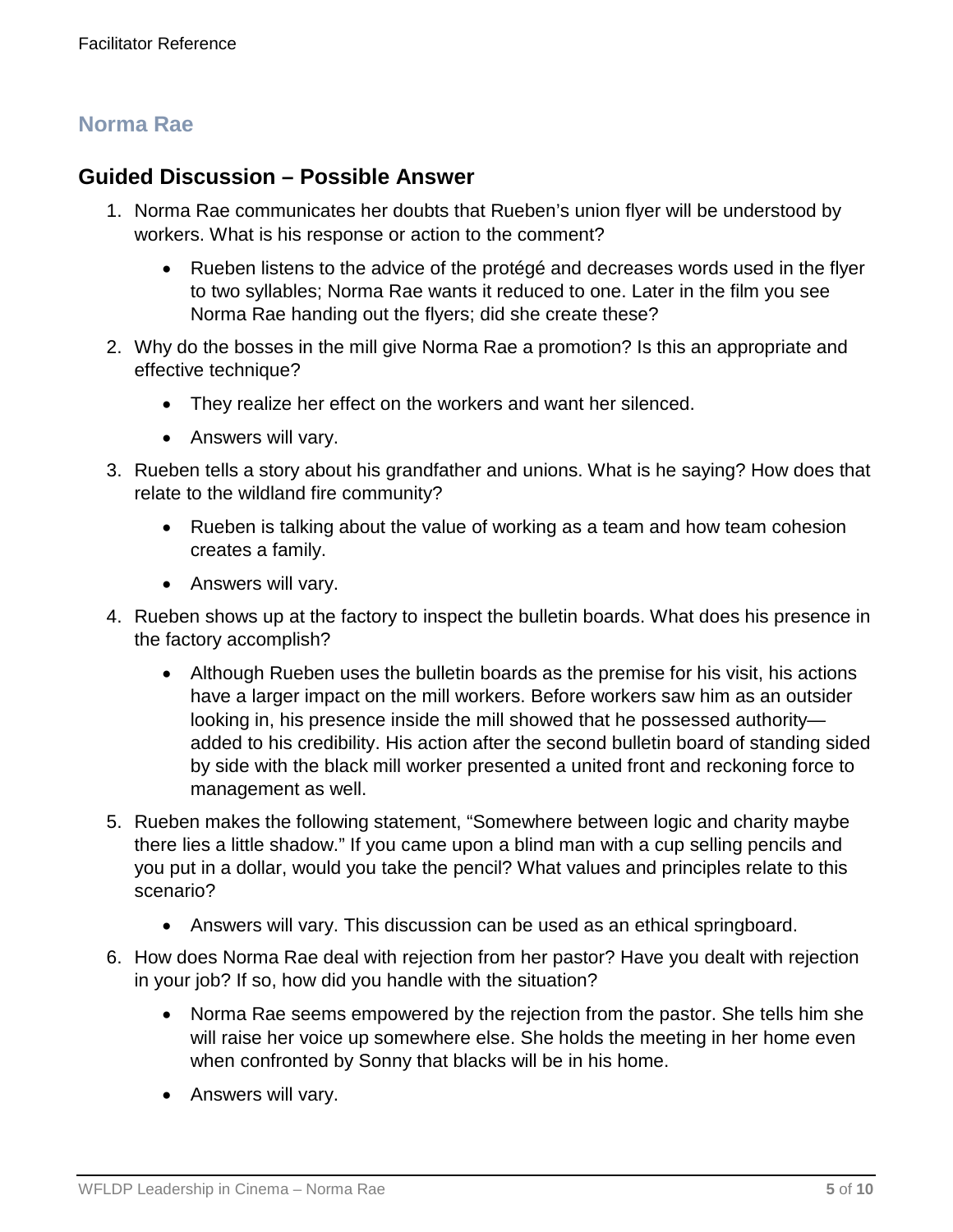- 7. Do protégés teach mentors lessons? Give an example of where Norma Rae mentors Rueben.
	- A good mentor will learn from their protégés. At some point the mentor/protégé relationship will be replaced by a peer relationship.
	- Commenting that the flyer was too complicated. Taking the reins by going to the mill worker's homes to spread the word with Norma Rae making the first contact.
- 8. Norma Rae asks Rueben why his lady friend is so smart. What is his response? How important is his response in leadership self-development? What tool exists on the [Wildland Fire Leadership Development Program](https://www.fireleadership.gov/index.html) website to aid the wildland firefighter with this process?
	- Books.
	- Answers will vary.
	- [Professional Reading Program.](https://www.fireleadership.gov/index.html)
- 9. What is the event that begins the workers catalyst for change? Does this type of event happen in the wildland fire community? What can be done to prevent this from occurring?
	- Norma Rae's father dies of a heart attack.
	- Answers will vary
	- Deal with issues of safety. Communicate unsafe working conditions and health problems to supervisors.
- 10.1Norma Rae becomes impassioned after the death of her father and takes her leadership to an explosive level. What does Rueben do when she verbally attacks a union volunteer (Peter)?
	- Rueben tells Norma Rae to leave and allows the volunteer to take over the project she is working on. He then counsels her on being diplomatic.
- 11.How does Norma Rae's reputation affect her credibility as a leader? What actions create bad images for the wildland firefighter?
	- When union management learns of her indiscretions, they want her removed as the union voice. With power comes exposure of character.
	- Inappropriate behavior, illegal actions, etc.
- 12.How does management attempt to thwart advancements that Norma Rae has made within the mill? What technique does Rueben use to build Norma Rae to another leadership level? What is the result of her actions?
	- Management posts a letter igniting issues between the black and white workers.
	- Rueben requires that Norma Rae copy the letter. He sends her back when she fails the first time.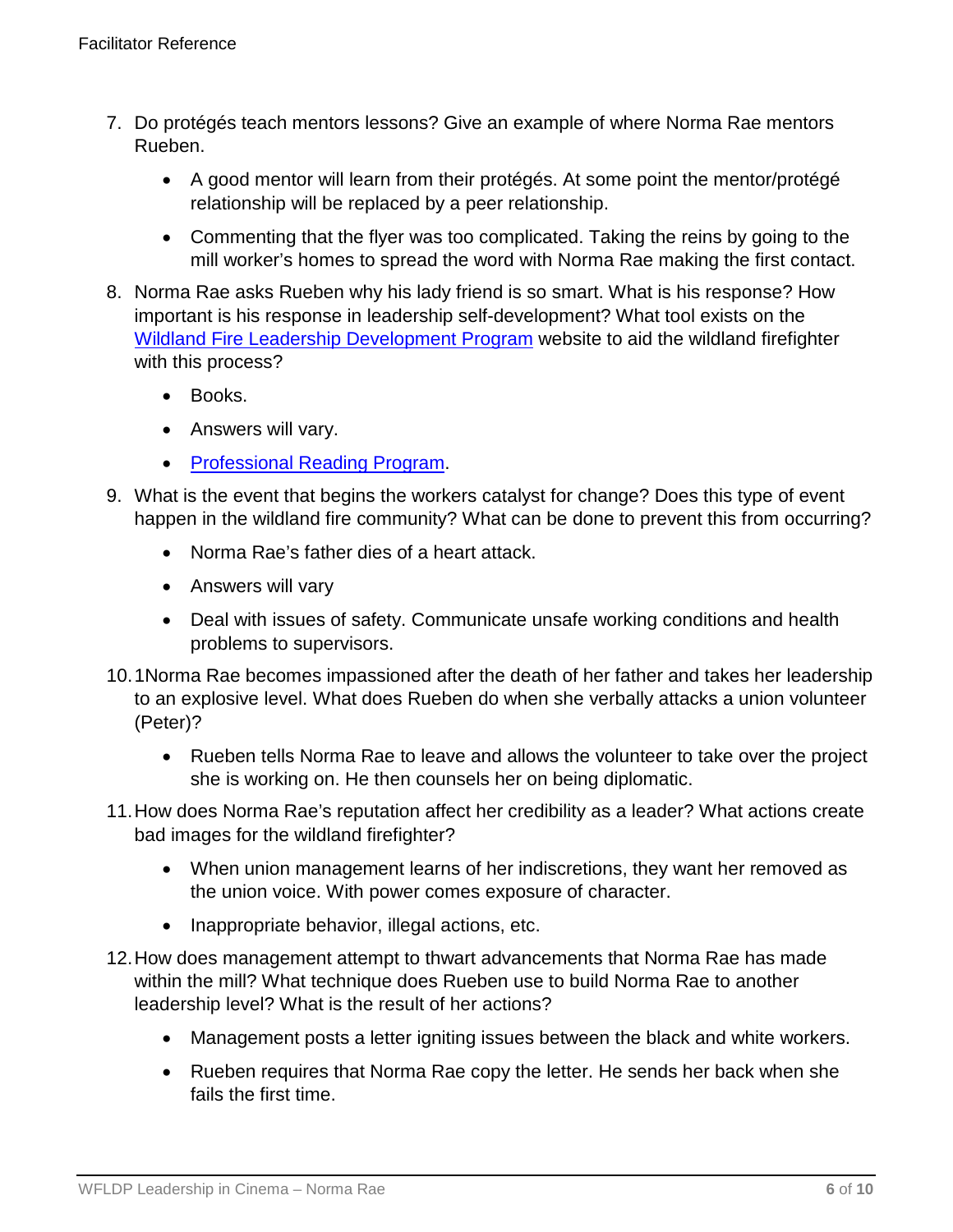- Norma Rae puts her job on the line by standing up to management. She stands up for her convictions.
- 13.How effective is Norma Rae's last stand in the mill?
	- Norma Rae's last stand is powerful. She doesn't lose control but uses the moment to capture the mill workers.
- 14.Mill workers had difficulty in voicing their concerns regarding management and mill conditions. As a leader, how do you handle the silent subordinate?
	- Answers will vary. Subordinates may not be communicative in large groups; consider one-on-one communication. Observe actions—"Actions speak louder than words."
- 15.Norma Rae owns up to her faults and imperfections with her children. What does this accomplish? How can you deal with faults and imperfections?
	- Norma Rae gains respect from her children and acceptance of self. She gains conviction in her pursuit to unionization of the mill.
	- "Honesty is the best policy." Accepting one's faults and imperfections can provide a catalyst for change. Seek help and assistance from a mentor or peer.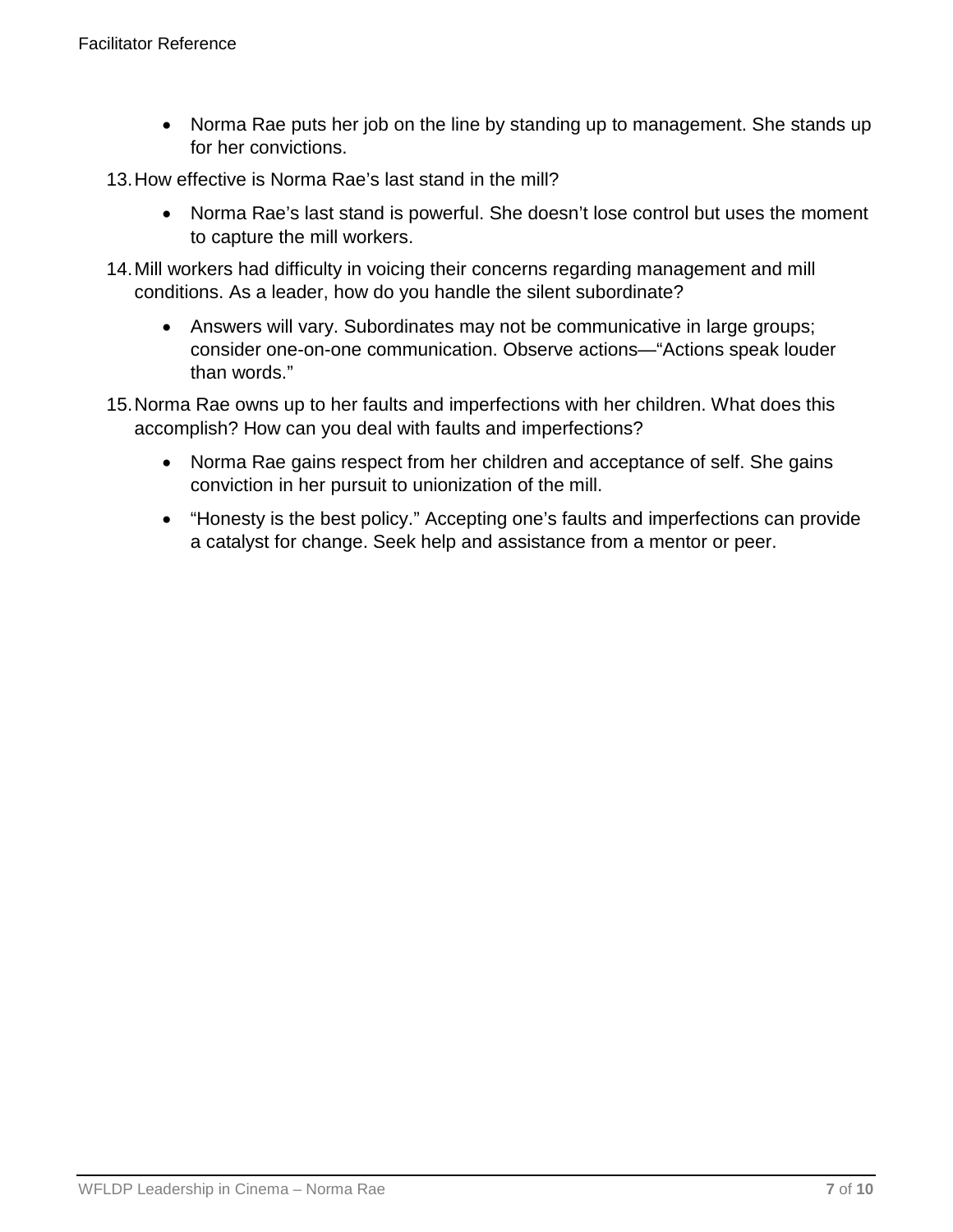#### Be proficient in your job, both technically & as a leader.

- Take charge when in charge.
- Adhere to professional standard operating procedures.
- Develop a plan to accomplish given objectives.

#### Make sound & timely decisions.

- Maintain situation awareness in order to anticipate needed actions.
- Develop contingencies & consider consequences.
- Improvise within the commander's intent to handle a rapidly changing environment.

#### Ensure that tasks are understood, supervised, accomplished.

- Issue clear instructions.
- Observe & assess actions in progress without micro-managing.
- Use positive feedback to modify duties, tasks & assignments when appropriate.

#### Develop your subordinates for the future.

- Clearly state expectations.
- Delegate tasks that you are not required to do personally.
- Consider individual skill levels & developmental needs when assigning tasks.

#### Know your subordinates and look out for their well-being.

- Put the safety of your subordinates above all other objectives.
- Take care of your subordinate's needs.
- Resolve conflicts between individuals on the team.

#### Keep your subordinates informed.

- Provide accurate & timely briefings.
- Give the reason (intent) for assignments & tasks.
- Make yourself available to answer questions at appropriate times.

#### Build the team.

- Conduct frequent debriefings with the team to identify lessons learned.
- Recognize accomplishments & reward them appropriately.
- Apply disciplinary measures equally.

#### Employ your subordinates in accordance with their capabilities.

- Observe human behavior as well as fire behavior.
- Provide early warning to subordinates of tasks they will be responsible for.
- Consider team experience, fatigue & physical limitations when accepting assignments.

#### Know yourself and seek improvement.

- Know the strengths/weaknesses in your character & skill level.
- Ask questions of peers & supervisors.
- Actively listen to feedback from subordinates.

#### Seek responsibility and accept responsibility for your actions.

- Accept full responsibility for & correct poor team performance.
- Credit subordinates for good performance.
- Keep your superiors informed of your actions.

#### Set the example.

- Share the hazards & hardships with your subordinates.
- Don't show discouragement when facing setbacks.
- Choose the difficult right over the easy wrong.





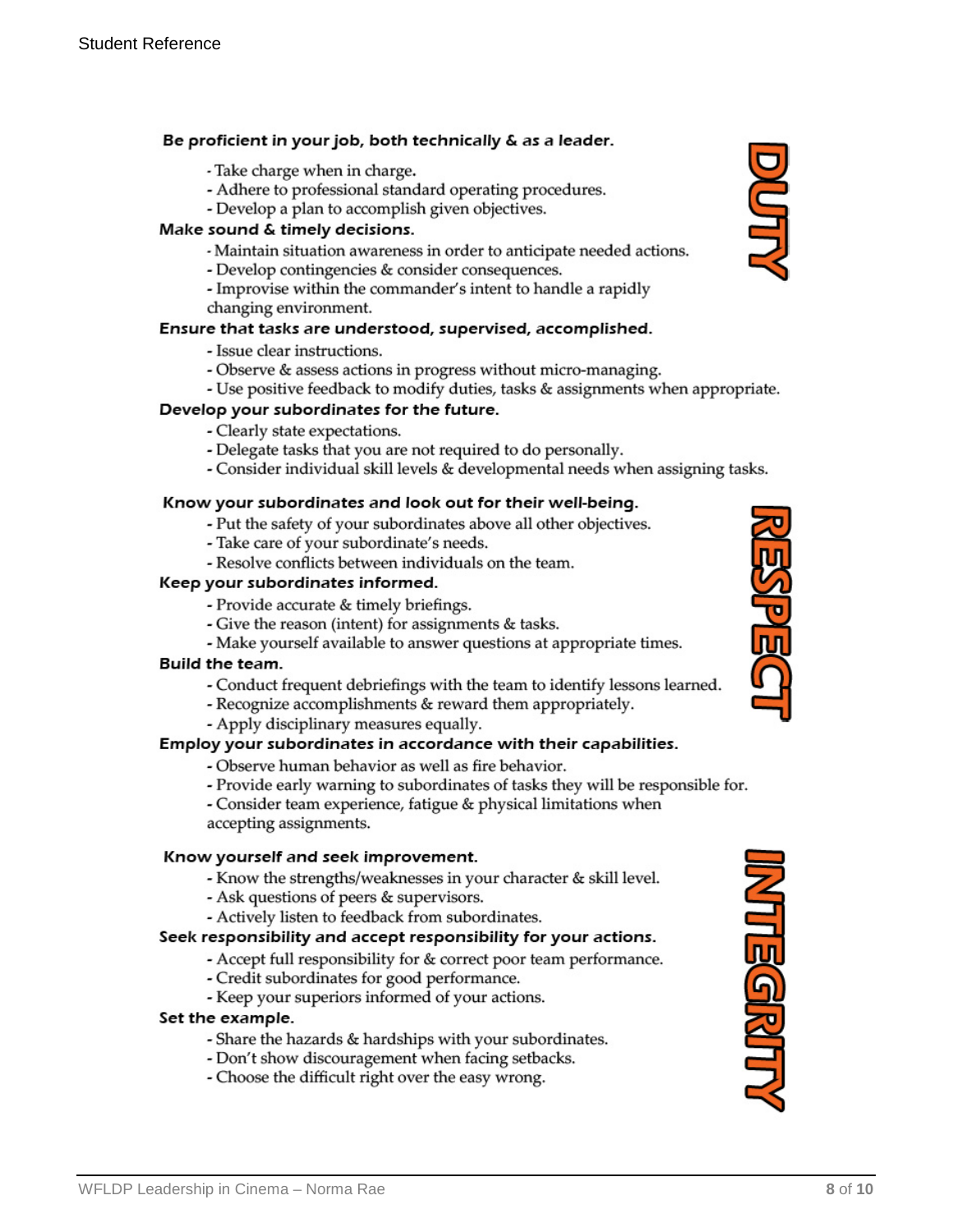### **Norma Rae**

- 1. Document film clips illustrating the Wildland Fire Leadership Values and Principles.
- 2. Discuss leadership lessons learned from the film with group members or mentor.

### **Duty**

- Be proficient in your job, both technically and as a leader.
- Make sound and timely decisions.
- Ensure that tasks are understood, supervised and accomplished.
- Develop your subordinates for the future.

What scenes from the movie relate to "Duty"?

### **Respect**

- Know your subordinates and look out for their well being.
- Keep your subordinates informed.
- Build the team.
- Employ your subordinates in accordance with their capabilities.

What scenes from the movie relate to "Respect"?

### **Integrity**

- Know yourself and seek improvement.
- Seek responsibility and accept responsibility for your actions.
- Set the example.

What scenes from the movie relate to "Integrity"?